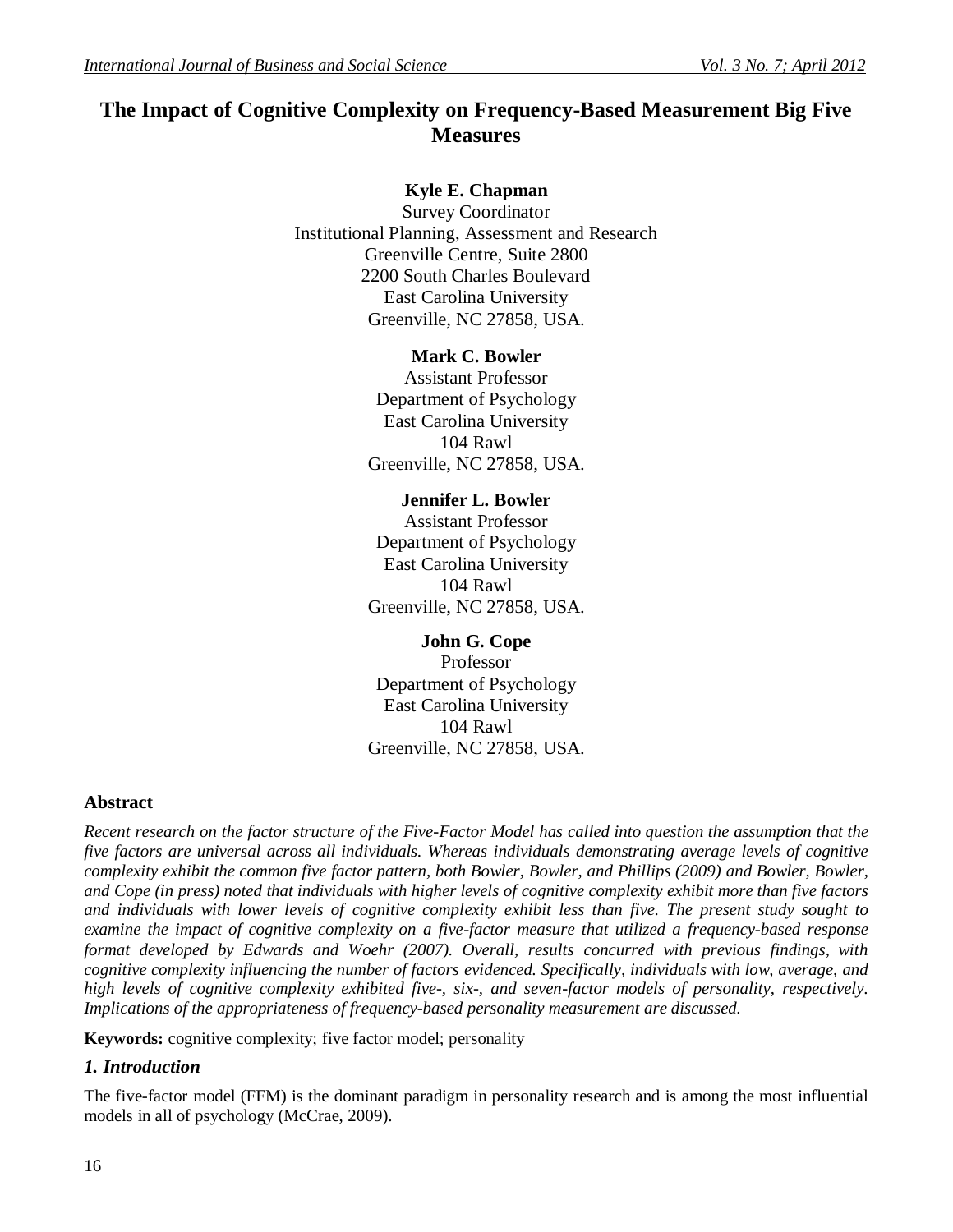The five factors have been used in a multitude of different areas of research, including examinations of career self-efficacy (Hartman & Betz, 2007), entrepreneurship (Zhao & Seibert, 2006), Holland's occupational types (Barrick, Mount, & Gupta, 2003), job performance (Barrick & Mount, 1991), job satisfaction (Judge, Heller, & Mount, 2002), leadership (Bono & Judge, 2004), organizational commitment (Erdheim, Wang, & Zickar, 2006), organizational justice (Shi, Lin, Wang, & Wang, 2009), retirement decisions (Oliver, Demetre, & Corney, 2010), and team performance (Peeters, Van Tuijl, Rutte, & Reymen, 2006).. Although the FFM enjoys support from many in the field of personality research, issues related to its self-report format and psychometric properties remain (Block, 1995, 2010; Eysenck, 1992).

In addition to the psychometric questions, criticisms regarding the basic nature of the FFM have also arisen in the literature. Eysenck (1992) argued that three of the factors were primaries and at the highest level, that these three primary factors were inter correlated and linked with psychoticism, and further contended that the model lacked a nomological network. Fiske (1994) questioned whether five factors were indeed sufficient to fully explain personality. Although he acknowledged that the current five factors allowed for differentiation among individuals, he questioned whether additional factors may also exist. Perhaps the most influential critic of the FFM was Block (1995), who took issue with the use of factor analysis to provide accurate dimensions. Additionally, Block raised the point that the lexical analyses used to generate the scales were scientifically questionable. Another obvious problem with traditional personality measurement stems from the acquiescence and response distortion that plagues all traditional Likert-style self-report measures (Barrick& Mount, 1996; Holden, 2008).

One potential solution to some of these issues—particularly those of response distortion—is the utilization of a frequency-based response format. Developed by Edwards and Woehr (2007), frequency-based response formats provide a potential substitute for typical Likert-type response formats. Specifically, initial research indicates that the factor structure, scale reliabilities, and convergent validity coefficients of these two response formats are comparable. Moreover, evidence suggests that the frequency-based response format is less susceptible to deliberate response distortion than Likert-type formats, and that consistency information can increase predictive validity (Fleisher, Edwards, Woehr, & Cullen, 2009).

The proposed study utilizes a frequency-based measure of the FFM (Edwards &Woehr, 2007) as an alternative to traditional measures of the five factors. Previous research has examined the relationship between cognitive complexity and the FFM, with differences in personality structures emerging between subgroups of low, average, and high cognitive complexity (Bowler, Bowler, & Phillips, 2009). The present study seeks to determine whether the cognitive complexity-engendered distortions of the factor structure of the FFM (Bowler et al., 2009) maybe diminished by employing an alternate response format. The appropriateness of utilizing alternate response formats for measuring the FFM is also discussed.

## **1.1 History of the Five Factor Model**

The development of the five-factor model of personality can be traced back many generations. Webb (1915) used instructor ratings of male students on 48 different characteristics to derive two factors, namely intellect (*g*) and will (w). Further analysis of Webb's data revealed a third factor, cleverness (Garnett, 1919). In Cattell'siteration (1933), 62 male college students rated their peers using 46 bipolar rating scales which resulted in four factors: adjustment, maturity, surgency, and will. Fiske (1949) reanalyzed data from 22 ofCattell's rating scales. These analyses yielded five factors: confident self-expression, conformity, emotional control, inquiring intellect, and social adaptability. This five-factor pattern continued to reappear in the works of numerous other researchers. Norman (1963) noted a five-factor solution using 20 peer rating scales. Borgatta (1964), using sentence fragments rather than the bipolar rating scales, also noted five factors, which he labeled assertiveness, emotionality, intelligence, likeability, and responsibility. Similarly, Smith (1967) analyzed first-year college students' ratings of each other on 42 bipolar rating scales, which resulted in five factors, namely agreeableness, emotionality, extraversion, strength of character, and refinement. It is clear from this brief history and the variations in assigned labels that no clear consensus had yet been reached with regard to the nature of the factors.

Goldberg (1980) advocated the FFM on the basis of its stability, in lieu of other models with more or less factors, and the FFM subsequently enjoyed increased popularity and usage in the 1980's. Factor analyses of a comprehensive set of trait adjectives led to the development of synonym clusters for use in future measures (e.g., Goldberg, 1990). Refinement of these measures gave rise to the Big-5 Markers, which demonstrated robustness in both self and peer ratings (Goldberg, 1992).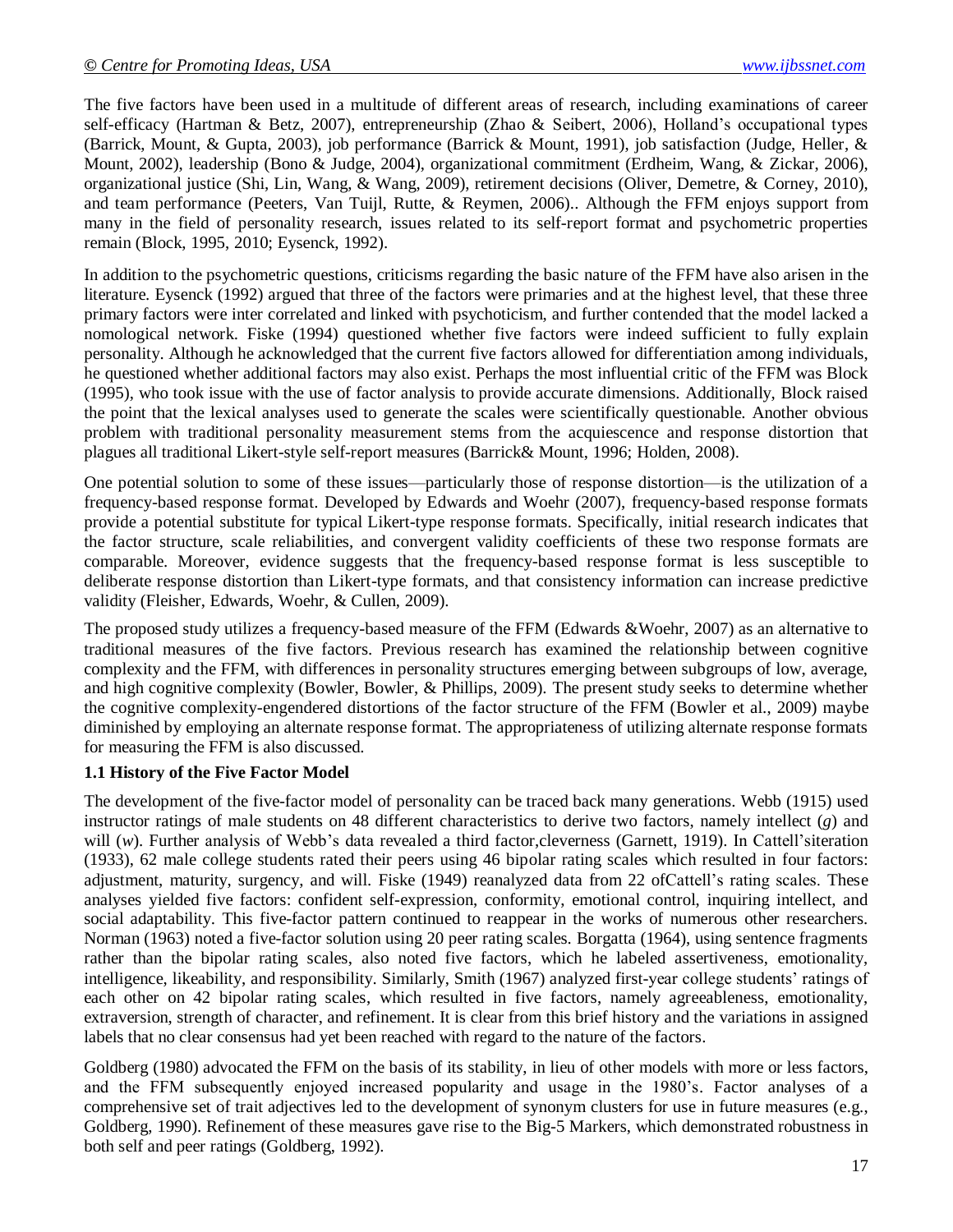Costa and McCrae, who originally recommended a three-factor model including neuroticism, extraversion, and openness (1976), later suggested the addition of agreeableness and conscientiousness (1985). Costa and McCrae, as well as Goldberg, published extensive evidence in support of the FFM over the next two decades (Goldberg, 1999; McCrae, 2009).

## **1.2 Current Conceptualization of the Five-Factor Model**

Several measures of the FFM have been developed since the 1980's. Two frequently cited self-report measures are the NEO (Costa & McCrae, 1992) and Goldberg's unipolar markers (Goldberg, 1992). The NEO (Costa and McCrae, 1992) is comprised of short statements designed to assess neuroticism, extraversion, openness to experience, agreeableness, and conscientiousness. Participants are asked to indicate the degree to which they agree or disagree with each statement using a five-point scale ranging from *strongly disagree* to *strongly agree*. Goldberg's unipolar markers (Goldberg, 1992) consists of a list of characteristics for which respondents indicate the accuracy with which each term describes them using a nine-point scale ranging from *extremely inaccurate* to *extremely accurate*. The corresponding labels of the five-factors ascribed to Goldberg's (1992) measure are emotional stability, surgency, intellect, agreeableness, and conscientiousness. Semantic differences aside, these two measures, as well as the numerous other measures of the FFM, are considered to assess the same five dimensions.

## **1.3 Criticisms of the Five-Factor Model**

Although support for and use of the FFM has undoubtedly grown over the past few decades, it has nevertheless been the target of significant criticism (c.f. Block, 1995, 2010; Eysenck, 1992; Fiske, 1994). First and foremost, following the publication of Costa and McCrae (1992), Eysenck (1992) expressed five key criticisms of the FFM. First, he noted that the FFM contained three primary factors that were highly intercorrelated, and that those factors were closely linked with psychoticism. Secondly, he contended that Costa and McCrae (1992) formed inappropriate conclusions from factorial evidence, and that three factors should have been reported rather than five. Third, he argued that the FFMlacked a nomological network and suffered from limited theoretical support. Last, he took issue with their failure to provide a biological link between genetics and behavioral organization.

Block (1995) provided extensive criticism of the FFM. Of particular note, Block (1995) suggested that factor analysis alone was insufficient to provide adequate support for concepts in personality research, as a variety of influences on behavior may go unrecognized. He additionally took issue with the utilization of a lexical analysis and its questionable methodologies, as well as the use of lay-person terminology, which he suspected could engender a lack of cohesiveness (Block, 1995).

Fiske (1994) underscored the point that other instruments employ comparable units of measure, but these units are far from identical. Additionally he noted thatuse of the lay perceptions of others as scientific variables was problematic, and that a distinction was needed between folk traits and psychological or technical traits. He further questioned whether five factors were sufficient and contended that "there may well be other factors that can be conceptualized and for which appropriate items can be located so that factors can be identified" (Fiske, 1994, p. 123), further noting that the empirical utility of the FFM would be challenged, particularly in applied settings.

Block (2010)additionally argued that the FFM was inappropriate for studying personality in early childhood. He called into question the factor analysis paradigm, stating that it should not be the only way to conceptualize the FFM. Block proposed that higher order factors would contribute to the understanding of personality. However, John and Naumann (2010) addressed Block's (2010) criticisms, stating that the FFM is a useful way to organize the components of personality, and especially as it provides a common nomenclature for researchers. They concluded that the FFM will not stifle or pigeonhole broader research on personality, and that clarification of the field will only improve over time. In another response to Block's (2010) article, McAdams and Walden (2010) claimed that the FFM is appropriate for actors on a social stage," but it is not adequate "in a broader and deeper manner, from the standpoints of the person as motivated agent and autobiographical author" (p. 55). The authors state that the language of traits does not adequately tap into the goal-striving layer of personality that develops during one's critical teenage years.

# **1.4 Use of Self-Report Measures**

The typical scales used to measure the FFM are the NEO (Costa & McCrae, 1992) and Goldberg's unipolar markers (Goldberg, 1992).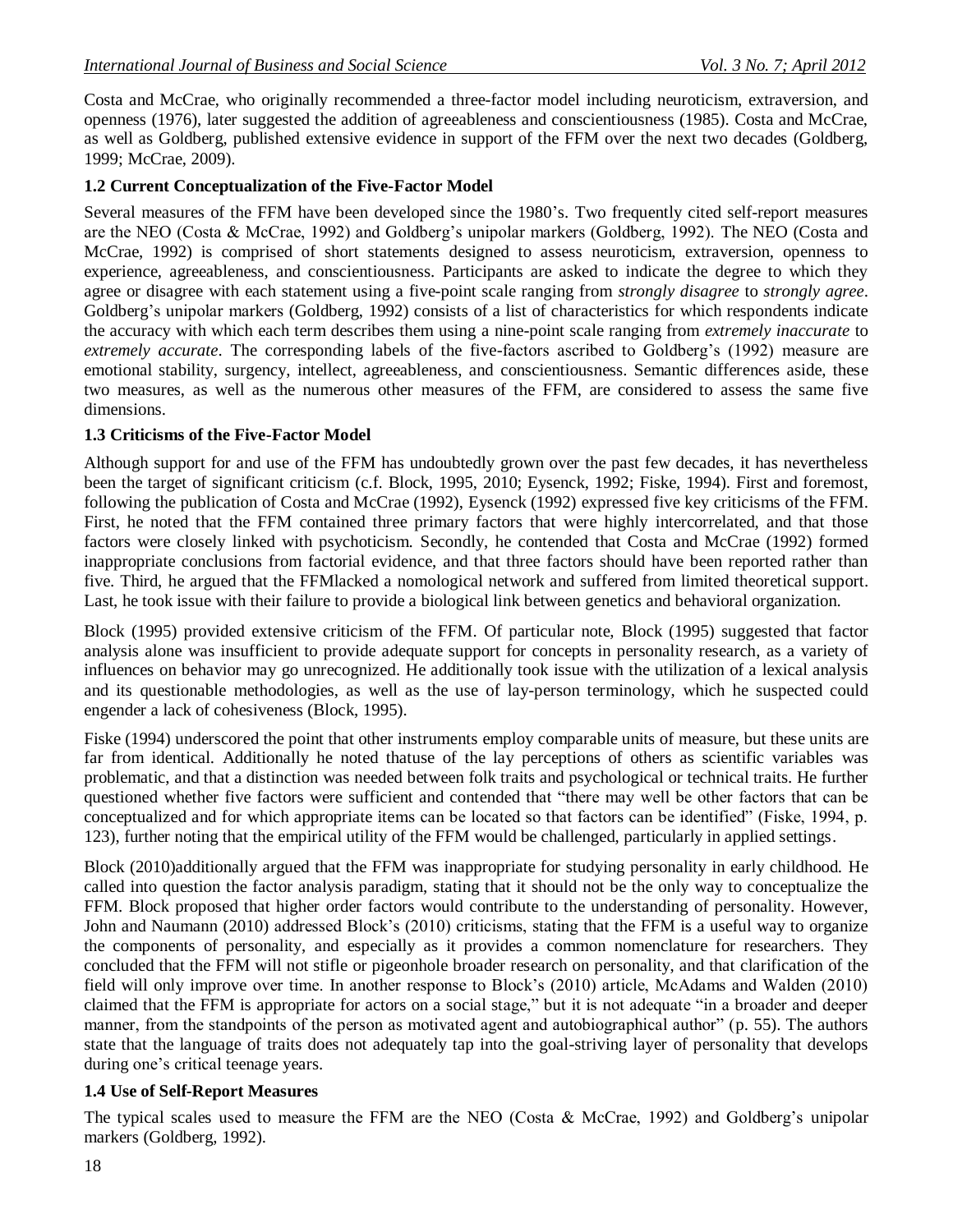The NEO features a self-report format in which participants are asked to indicate their level of agreement with a series of short statements using a five-point scale (i.e.,  $1 =$  Strongly Disagree to  $5 =$  Strongly Agree). In contrast, Goldberg's unipolar markers asks participants to indicate the level of accuracy with which each of a list of singleword terms describes them using a nine-point scale (i.e.  $1 =$  Extremely Inaccurate to  $9 =$  Extremely Accurate). The descriptors of the five factors in the NEO are labeled agreeableness, conscientiousness, extraversion, neuroticism, and openness to experience, whereas the Goldberg measure uses the labels agreeableness, conscientiousness, emotional stability, intellect, and surgency.

Of particular concern is that self-report measures, such as those used to measure the FFM, are subject to response distortions. Paulhus (1984) described two forms of response distortion: self-deception and impression management. Self-deception occurs when respondents actually believe their skewed responses to be accurate, while impression management occurs when respondents deliberately falsify their responses. With regard to the occurrence of these response distortions in the FFM, Schmit and Ryan (1993) factor analyzed data from two distinctly different populations: students and job applicants. Analyses revealed the typical five factors in the student sample, but the job applicant sample yielded a sixth 'ideal-employee' factor, indicating that participants in the applicant sample exhibited an additional set of personality characteristics. These findings provide further support for the role of impression management in socially desirable responding to self-report measures.

In addition, Barrick and Mount (1996) discovered that job applicants distorted their responses using both selfdeception and impression management. Interestingly, the authors did not find a significant difference between the two types of response distortion. They concluded that while both types of response distortion influenced scores on the personality measure, there was no attenuation in terms of predictive validity. Whether using short statements (Costa and McCrae, 1992) or unipolar markers (Goldberg, 1992), response distortion in either form (i.e., selfdeception or impression management) is problematic (Paulhus, 1984). Although job applicants may benefit from response distortion (Barrick & Mount, 1996), a more accurate method of measurement is both necessary and possible.

#### **1.5 Frequency-Based Personality Measurement**

Whereas the Likert-type response format has been widely used to assess personality, an alternative measure has recently been introduced. Edwards and Woehr (2007) developed a frequency-based response format as an alternative to traditional self-report measures. The researchers used the Goldberg 100 Unipolar Markers and asked respondents to assign percentage values to indicate how often each of the three response categories reflected their behavior over the past 6 months. The three response categories (very inaccurate, neither accurate nor inaccurate, and very accurate) are required to sum to 100% for each of the items. The percentages were then combined using weights to create a score for each item. Compared to the traditional Likert-type format, the frequency-based measure provided comparable reliability estimates. Inter correlations among the five personality dimensions were also similar. The authors also note that using a frequency-based measure allows for the estimation of temporal stability. This method is an improvement on Likert-type measures primarily because of the addition of a crosstime measure of behavioral consistency (Edwards &Woehr, 2007).

## **1.6 Cognitive Complexity**

Bieri (1955) described cognitive complexity as the degree to which one can differentiate among various constructs in the environment. More specifically, the complexity of one's cognitive system can be measured in the degree of differentiation among perceptions of others. Bieri added that individuals who are cognitively complex differentiate highly, while those who are cognitively simple tend to differentiate poorly. Cognitive complexity also appears to be related to the tendency to predict accurately the differences between oneself and others. Kelly (1955) is credited with developing the most widely used system of measuring cognitive complexity, the Role Construct Repertory Test. This test will be discussed in more detail in a future section.

Vannoy (1965) found that the inter-correlations between different tests of cognitive complexity cannot be explained by a single dimension. He posited that several behavioral tendencies were implicated, and that each one explained a relatively small proportion of variance; thus, cognitive complexity could not be labeled as a unitary personality trait (Vannoy, 1965).The reliability and validity of cognitive complexity and more specifically the Role Construct Repertory Test have been undergone further scrutiny. Menasco and Curry (1978) observed moderate internal consistency and found significant correlations between this measure and other measures of cognitive functioning, including ACT scores.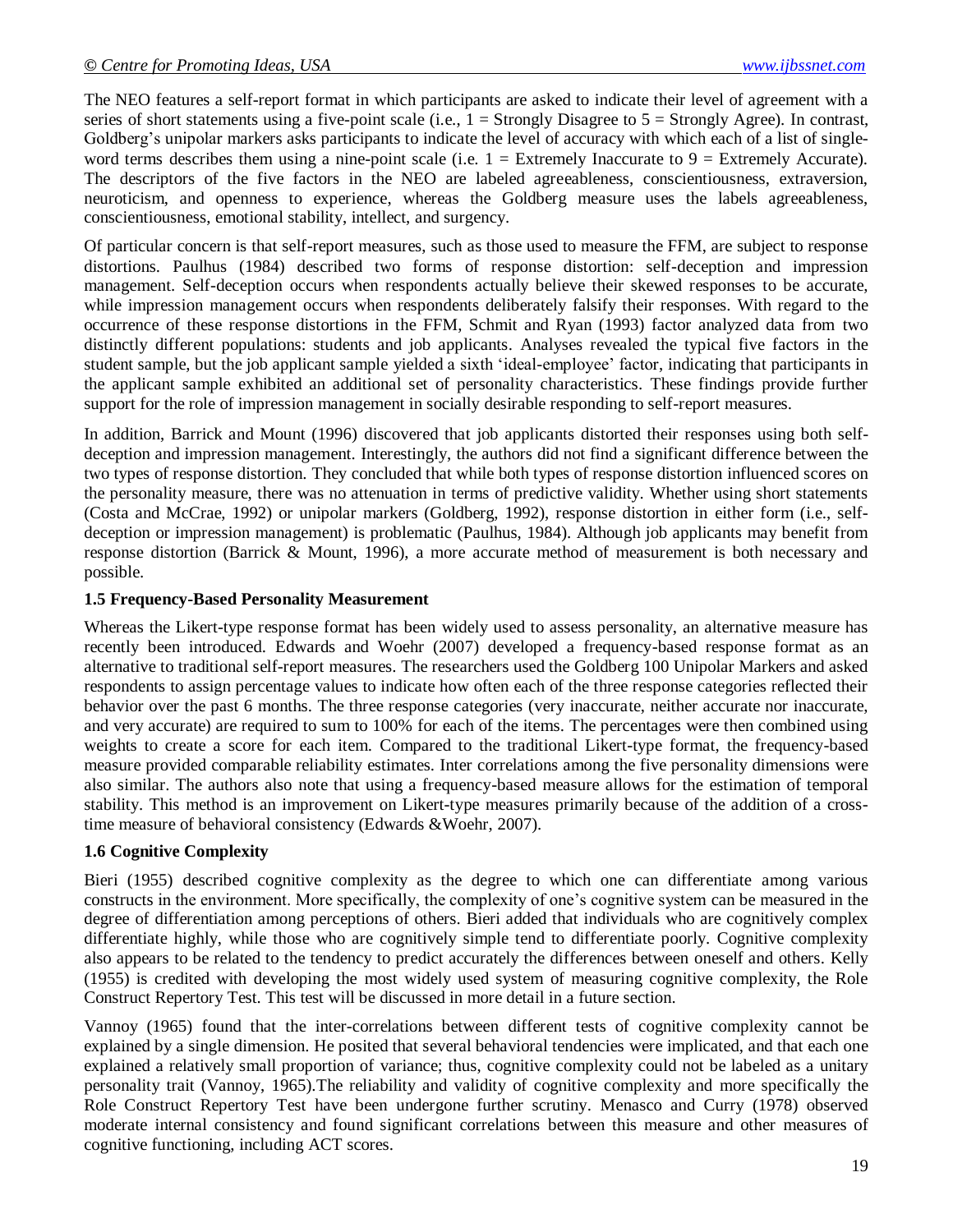Schneier (1979) observed suitable test-retest reliability for the Rep Test, as well as adequate convergent and discriminant validities. Results also indicated that variables such as sex, year in college, and college major did not influence scores on the measure (Schneier, 1979). One criticism of the Role Construct Repertory Test is that administration and scoring of the traditional measure is cumbersome and time-consuming. Woehr and colleagues (1998) sought to simplify this process by automating the administration and scoring of the test via a computer program. The Computer-Administered Rep Test (CART; Woehr, Miller, & Lane, 1998) provides an alternative to the error-prone paper-and-pencil method of assessing cognitive complexity.

#### **1.7 The Present Study**

Bowlerand colleagues (2009) examined the relationship between the FFM and cognitive complexity. Their results indicated that the personalities of participants in low and high cognitive complexity subgroups demonstrated qualitatively different factor structures. The low CC subgroup displayed fewer than five personality factors, while the high CC subgroup demonstrated more than five personality factors. These differences in personality structures highlight potential issues regarding the appropriateness of the Likert-based response format typically used to assess the FFM. The authors suggested that a frequency-based measure of personality may provide one possible solution to this problem.

The proposed study seeks to evaluate the impact of cognitive complexity on the International Personality Item Pool (IPIP) Scale, a frequency-based measure of the FFM. Specifically, it is expected that frequency-based measurement of the FFM will be resilient to the aforementioned influence of cognitive complexity. The response distortion issues surrounding Likert-type scales may be avoided using frequency-based measurement, as the latter may have less susceptibility to rating errors (Edwards &Woehr, 2007).

*Hypothesis 1: When examining data from all participants, responses to items on the IPIP Scale will demonstrate the traditional five-factor model. Hypothesis 2: When responding to items on the IPIP Scale, individuals with an average level of cognitive* 

*complexity will demonstrate five personality factors.*

Edwards and Woehr (2007) noted that using frequency-based measurement could reduce cognitive load during the actual rating process. Thus, it is expected that the mental faculties necessary to specify frequencies will be less demanding than attempting to establish an average level of an individual's specific trait, resulting in the emergence of five personality factors regardless of one's level of cognitive complexity.

*Hypothesis 3: When responding to items on the IPIP Scale, individuals with a below-average level of cognitive complexity will demonstrate the traditional five-factor model.*

*Hypothesis 4: When responding to items on the IPIP Scale, individuals with an above-average level of cognitive complexity will demonstrate the traditional five-factor model.*

## *2. Method*

## **2.1 Participants**

Data were collected from 751undergraduate students enrolled in introductory psychology courses at a large public university in the southeastern United States. Participants were either awarded credit towards a research participation requirement or extra credit for their participation. The sample consisted of 64% freshmen, 26% sophomores, 8% juniors, and 2% seniors. The mean age of participants was 18.87 years (*s*= 2.40, range 17 to 53 years) and 70% were female. Furthermore, 76% of the participants identified themselves as Caucasian, 16% as African American, 2% as Asian American, and 3% as Hispanic, with the remaining 3% preferring not to disclose this information.

#### **2.2 Measures**

#### **2.2.1 Five Factor Model**

In order to measure the FFM, the 50-Item International Personality Item Pool (IPIP) Scale (Goldberg, 1999) was utilized. However, rather than using the traditional Likert response format (strongly agree to strongly disagree), the frequency-based response format (Edwards &Woehr, 2007) is used. Specifically, participants are asked to indicate how often in the past six months each adjective reflects their behavior in each of three response categories (very inaccurate, neither accurate nor inaccurate, and very accurate). Participants assign percentage values to each response category, and these percentages accumulated to 100% for each adjective.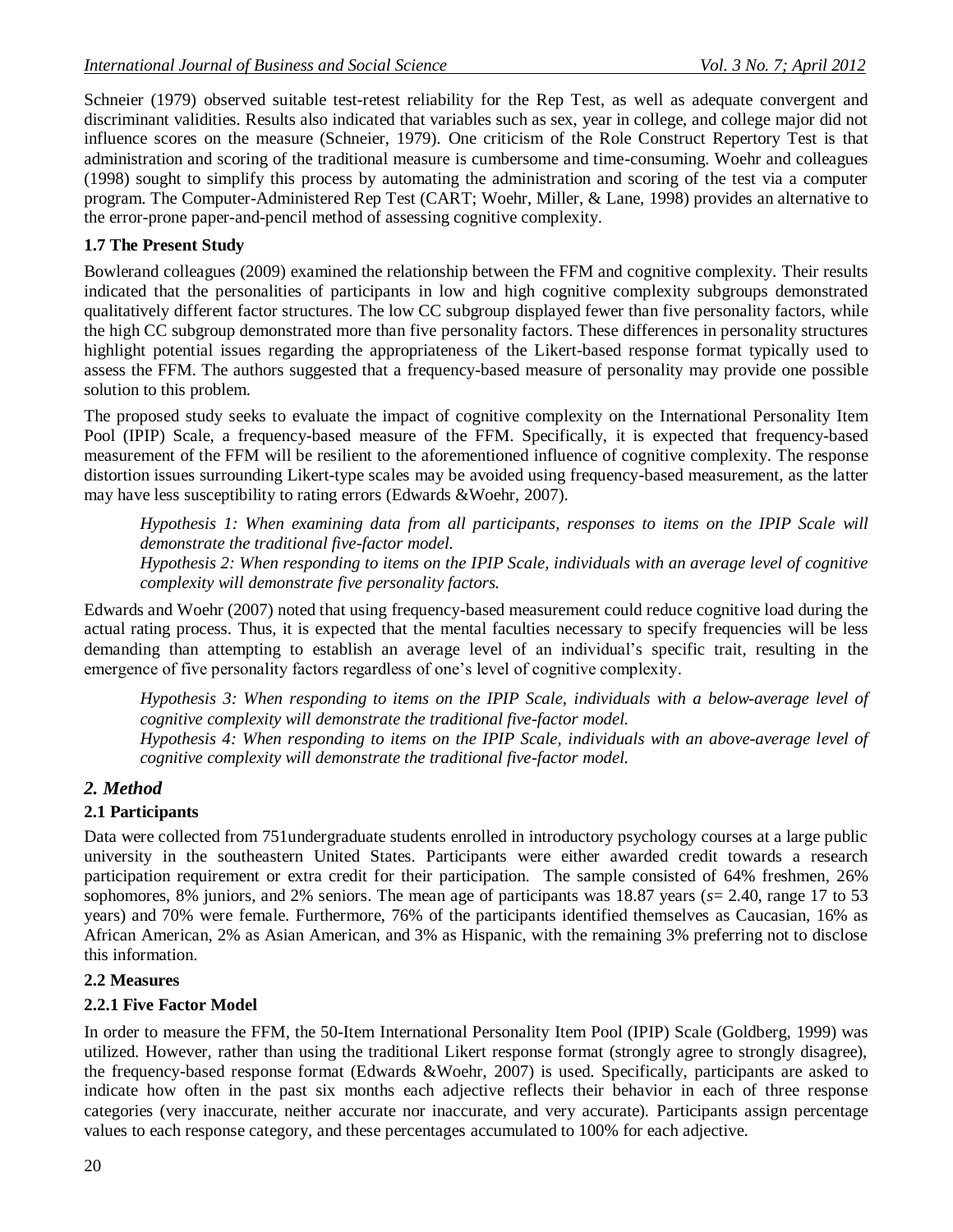To create a single score for each item, each percentage response is assigned a weight (very inaccurate = .01, neither accurate nor inaccurate = .03, very accurate = .05), and the weighted percentages are summed, resulting in a score of 1 to 5 for each item. Overall scores for each personality dimension are obtained by combining scores of the 10 items that correspond to each respective factor.

## **2.2.2 Cognitive Complexity**

Cognitive complexity was measured using the Computer Administered Rep Test (CART; Woehr, Miller, & Lane, 1998). Participants are asked to identify 10 individuals that fill 10 role types (yourself, person you dislike, mother, person you would like to help, father, friend of opposite sex, friend of same sex, person with whom you feel most uncomfortable, person in position of authority, person difficult to understand). Participants then rate each of these individuals on 10 bipolar adjective pairs (i.e., outgoing/shy, maladaptive/adjusted, decisive/indecisive, excitable/calm, interested in others/self-absorbed, ill-humored/cheerful, irresponsible/responsible, considerate/inconsiderate, dependent/independent, interesting/dull) using a 7-point scale, yielding a total of 100 ratings. The Johnson (1994) procedure is then used to score the measure by summing the number of matching ratings (2 points each) and the number within one scale value of each other (1 point each). This results in 450 total comparisons, with scores ranging from 230 (high CC) to 900 (low CC).Specifically, Woehr et al. (1998) noted that this method of measuring cognitive complexity is equivalent to the traditional Rep Test.

#### *3. Results*

#### **3.1 Cognitive Complexity and Subgrouping**

The mean cognitive complexity score was  $314.66$  ( $s = 44.14$ ), ranging from 287 (high cognitive complexity) to 582 (low cognitive complexity). Cognitive complexity was unrelated to participant ethnicity, *F*(4, 740) = 1.39, *p*   $=$  .24, and academic year,  $F(3, 746) = 1.06$ ,  $p = .36$ . However, there was a significant difference between males and females on cognitive complexity,  $F(1, 747) = 9.89$ ,  $p = .002$ ,  $\eta^2 = .01$ , although the effect size was small. Additionally, age was unrelated to cognitive complexity scores  $(r = .041, ns)$ .

Cut points for the low, average, and high cognitive complexity subgroups were established using quartiles. Bowler and colleagues (2009) utilized  $25<sup>th</sup>$  percentile cut points to maintain equal sample sizes among the low and high groups to ensure that the mean scores of the groups were significantly different and to avoid any implication that the groups were established to suit the research hypotheses. In the present study, cut points were set at 283.5 and 338.5—the 25<sup>th</sup> percentile—to determine whether participants qualified as having (1) low levels of cognitive complexity (LCC), (2) average levels of cognitive complexity (ACC), or (3) high levels of cognitive complexity (HCC). As would be expected, these three comparison groups demonstrated significantly different levels of cognitive complexity,  $F(2, 748) = 1069.07$ ,  $p < .001$ ,  $\eta^2 = .74$ .

#### **3.2 Factor Analyses**

A principal components analysis (PCA) was conducted on the entire dataset ( $N = 751$ ) to determine whether the data conformed to the factor structure the measure was intended to demonstrate. Acceptable values were obtained for the Kaiser-Meyer-Olkin (KMO) measure of sampling adequacy (.83) and the Barlett's Test of Sphericity,  $\chi^2(1225, N = 751) = 8972.05, p < .001$ . The number of extracted factors was based on results from Velicer's Minimum Average Partial (MAP) Test (Velicer 1976; Velicer, Eaton, & Fava, 2000). This method has been shown to be quite accurate with regard to correctly identifying the appropriate number of factors to extract (Zwick & Velicer, 1982). Unlike many of the more common methods for extracting factors (e.g., scree plot, Kaiser criterion), the MAP Test provides a specific value based on the average squared partial correlation reaching a minimum value when components are extracted. Utilizing this method (see O'Connor, 2000), when applied to the entire sample, the MAP Test indicated the presence of seven factors – two additional factors than was suggested by the initial measure development. Thus, with regard to this sample the five-factor model did not appear to provide a good fit for the entire dataset, regardless of cognitive complexity. More specifically, in this specific sample, the measure failed to demonstrate the intended factor structure. Thus, Hypothesis 1 was not supported.

#### **3.2.1ACC Subgroup**

A principal components analysis (PCA) was next conducted on the ACC subgroup (*n* = 374). As with the entire sample, acceptable values were obtained for the Kaiser-Meyer-Olkin (KMO) measure of sampling adequacy (.79) and the Barlett's Test of Sphericity,  $\chi^2(1225, N = 374) = 5028.49, p < .001$ . However, in contrast to the overall sample, when the MAP Test was applied to the correlation matrix of this subgroup, a six-factor solution was suggested. Thus, Hypothesis 2 was not supported, as a six-factor solution was found for the ACC subgroup.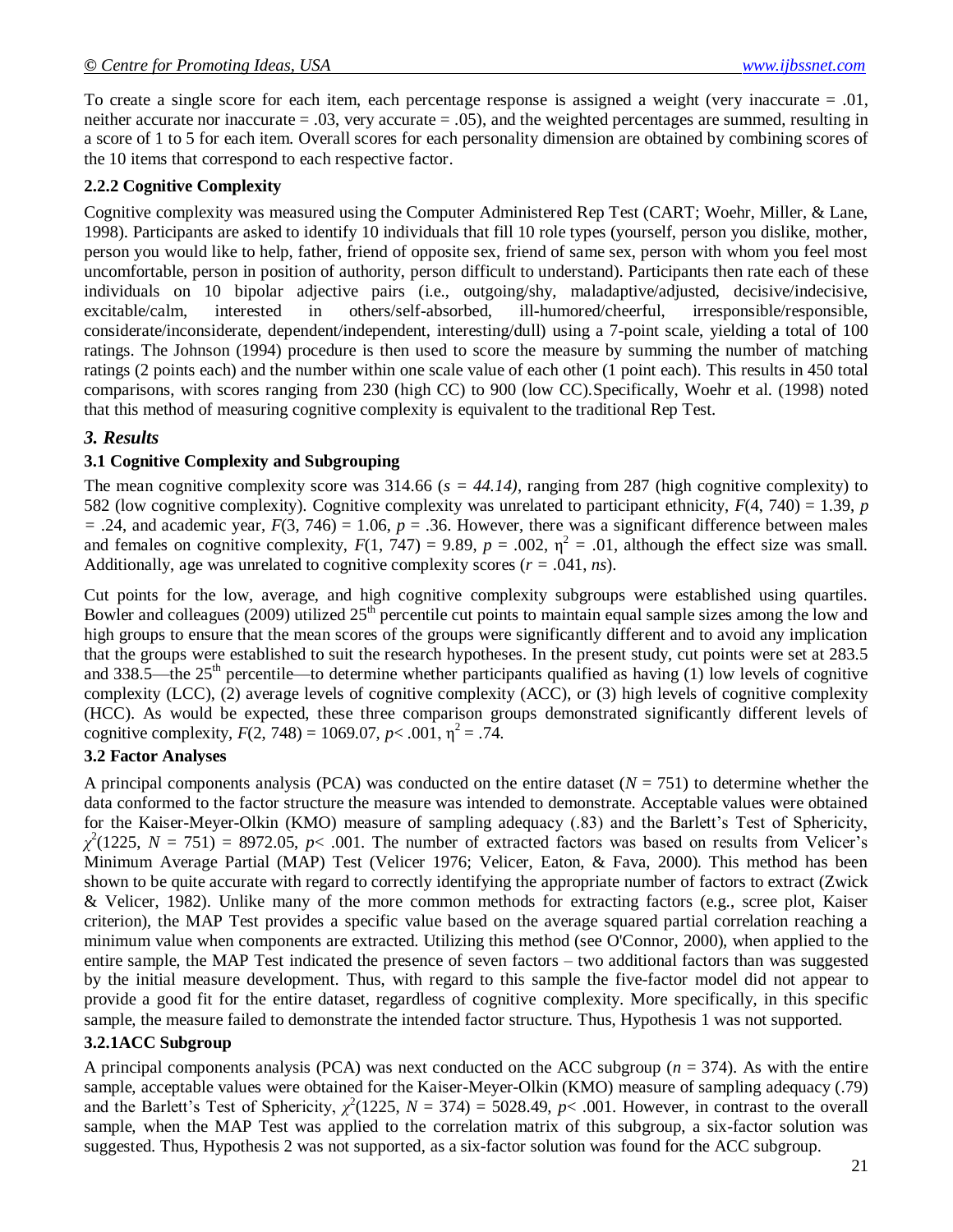# **3.2.2LCC Subgroup**

A principal components analysis (PCA) was then conducted on the LCC subgroup ( $n = 186$ ). Acceptable values were obtained for the Kaiser-Meyer-Olkin (KMO) measure of sampling adequacy (.69) and the Barlett's Test of Sphericity,  $\chi^2(1225, N = 186) = 3030.28, p < .001$ . When determining the number of factors to extract, application of the MAP Test to the correlation matrix of this subgroup suggested a five-factor solution. Thus, unlike the MAP analysis of the entire sample, the analysis of the average cognitive complexity subgroup suggested the traditional five factors. Thus, Hypothesis 3 was supported. Specifically, a five-factor solution was noted for the LCC subgroup.

#### **3.2.3HCC Subgroup**

Finally, a principal components analysis (PCA) was conducted on the HCC subgroup (*n* = 191). Values were obtained for the Kaiser-Meyer-Olkin (KMO) measure of sampling adequacy (.67) and the Barlett's Test of Sphericity,  $\chi^2(1225, N = 191) = 2878.75, p < .001$ . Interestingly, when a MAP test was conducted on the correlation matrix of this subsample, a seven-factor solution was suggested. Thus, Hypothesis 4 was not supported. The frequency-based response format did not help to ensure a five-factor model as a seven-factor solution was found for the HCC subgroup.

#### *4. Discussion*

The present study sought to examine the impact of cognitive complexity on a five-factor measure featuring a frequency-based response format. Specifically, the universality assumption of the five-factor model challenged by Bowleret al. (2009) was investigated using the frequency-based measure developed by Edwards and Woehr (2007). Overall, our obtained results indicated that cognitive complexity did have an impact on the factor structure of the FFM when a frequency-based response format was used to measure the FFM.

However, it was not necessarily the same impact that it had shown in previous research. Specifically, the overall measure, which was developed to indicate five primary factors, demonstrated seven factors. More importantly, individuals with the lowest levels of cognitive complexity demonstrated five factors, those with average levels of cognitive complexity demonstrated six factors, and those with the highest levels of cognitive complexity demonstrated seven factors. Thus, using the frequency-based response format, individuals who had previously demonstrated fewer than five factors (i.e., those with low levels of cognitive complexity) demonstrated the expected five factors. However, there are two possible interpretations of these results. First, it is possible that this response format helps to hold those with low levels of cognitive complexity to the factors that were initially designed to be evaluated by the measure – in this case, five. Alternately, as the entire sample in this study demonstrated an initial seven-factor solution, it is equally plausible that individuals with low levels of cognitive complexity simply demonstrate less complex personalities.

The overall findings of this study and previous research (e.g., Bowleret al., 2009; in press) appear to have identified a potential truth with regard to the relationship between cognitive complexity and the factor structure of self-report measures of personality. Specifically, individuals with below- and above-average levels of cognitive complexity appear to demonstrate fewer and greater numbers of factors, respectively, than is displayed by individuals with average levels of cognitive complexity. Thus, these two groups appear to demonstrate fundamentally different response structures as a function of their level of cognitive complexity. Stated another way, individuals who are less cognitively complex appear to exhibit less complex personalities, whereas individuals who are more cognitively complex demonstrate more complex personalities. Questions were thus raised regarding the appropriateness of imposing constraints on the personality assessment of individuals within these subgroups. Perhaps there are more appropriate measures of the five factors that are capable of controlling for these differences in cognitive complexity.

#### **4.1 Limitations and Directions for Future Research**

The present study was limited by the type of factor analysis that was feasible. Given the large size of the correlation/covariance matrices being analyzed, a confirmatory factor analysis was unrealistic. In practice, a confirmatory factor analysis creates item packets by averaging pairs of highly correlated items. The goal of the present research was to determine whether the factor structure of one's personality differed as a function of discrepancies in the cognitive complexity of the individuals being tested. For this reason, principal components analysis was utilized.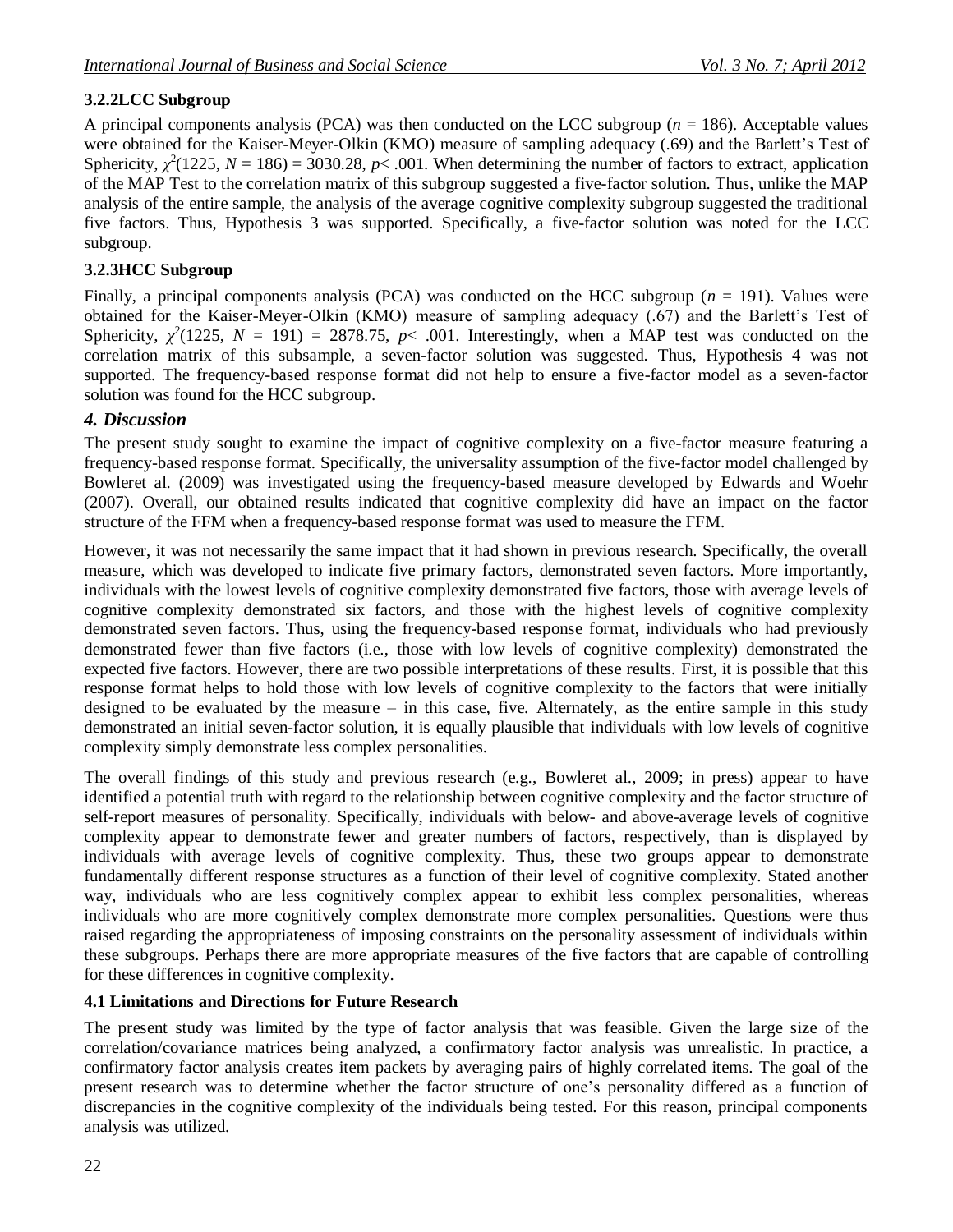Future research should explore the application of frequency-based measurement to other measures of the five factors. As the FFM is one of the most dominant paradigms in personality research (McCrae, 2009), additional work is needed to improve the psychometric properties of existing measures. The frequency-based response format is known to be less susceptible to deliberate response distortion, which may enhance predictive validity (Fleisher, Edwards, Woehr, & Cullen, 2009).

#### **4.2 Conclusions**

The present study sought to examine the impact of cognitive complexity on a five-factor measure with a frequency-based response format developed by Edwards and Woehr (2007). Overall, results indicated that cognitive complexity significantly impacted the factor structure of the FFM even when a frequency-based response format was used. One possible explanation is that the response distortion issues surrounding Likert-type scales are also applicable to frequency-based measurement, despite evidence that the latter may be less conducive to rating errors (Edwards &Woehr, 2007). Nevertheless, frequency-based response formats are a potential substitute for Likert-type response formats, specifically because the dimensions scale reliabilities and convergent validity coefficients are similar for the different response formats. Additionally, the frequency-based response format offers a notable benefit in that it is less susceptible to deliberate response distortion than Likert-type formats, and this consistency information may optimize predictive validity (Fleisher, Edwards, Woehr, & Cullen, 2009).

#### *References*

- Barrick, M. R., & Mount, M. K. (1991). The big five personality dimensions and job performance: A meta-analysis. *Personnel Psychology, 44*(1), 1-26.doi: 10.1111/j.1744-6570.1991.tb00688.x
- Barrick, M. R., & Mount, M. K. (1996).Effects of impression management and self-deception on the predictive validity of personality constructs. *Journal of Applied Psychology*, *81*(3), 261-272.doi: 10.1037/0021-9010.81.3.261
- Barrick, M., Mount, M., & Gupta, R. (2003). Meta-analysis of the relationship between the five-factor model of personality and Holland's occupational types. *Personnel Psychology*, *56*(1), 45-74.doi: 10.1111/j.1744-6570.2003.tb00143.x
- Bieri, J. (1955) Cognitive complexity-simplicity and predictive behavior.*Journal of Abnormal and Social Psychology, 51*, 263-268.doi: 10.1037/h0043308
- Block, J. (1995). A contrarian view of the five-factor approach to personality description.*Psychological Bulletin, 117*, 187- 215.doi: 10.1037/0033-2909.117.2.187
- Block, J. (2010). The five-factor framing of personality and beyond: Some ruminations. *Psychological Inquiry, 21*(1), 2- 25.doi: 10.1080/10478401003596626
- Bono, J. E., & Judge, T. A. (2004). Personality and transformational and transactional leadership: A meta-analysis. *Journal of Applied Psychology, 89*(5), 901-910. doi: 10.1037/0021-9010.89.5.901
- Borgatta, E. F. (1964). The structure of personality characteristics.*Behavioral Science, 9*, 8-17.doi: 10.1002/bs.3830090103Bowler, M. C., Bowler, J. L., & Cope, J. G. (in press). Further evidence of the impact of cognitive complexity on the Five-Factor Model. *Social Behavior and Personality.*
- Bowler, M. C., Bowler, J. L., & Phillips, B. C. (2009). The Big-5  $\pm$  2? The impact of cognitive complexity on the factor structure of the five-factor model.*Personality and Individual Differences*, *47*(8), 979-984. doi: 10.1016/j.paid.2009.08.002
- Cattell, R. B. (1933). Temperament tests. II: Tests. *British Journal of Psychology, 23,* 308-329.
- Cattell, R. B. (1947). Confirmation and clarification of the primary personality factors.*Psychometrika, 12,* 197-220.doi: 10.1007/BF02289253
- Cattell, R. B. (1948). The primary personality factors in women compared with those in men. *British Journal of Psychology, 1,* 114-130.
- Cattell, R. B. (1966). *Handbook of multivariate experimental psychology.* Chicago: Rand-McNally.
- Costa, P. T., Jr., & McCrae, R. R. (1976).Age differences in personality structure: A cluster analysis approach. *Journal of Gerontology, 31,* 564-570.
- Costa, P.T., Jr., & McCrae, R.R. (1985).*The NEO Personality Inventory: Manual Form S and Form R.* Psychological Assessment Resources, Inc.
- Costa, P. T., Jr.,& McCrae, R. R. (1992).*NEO personality Inventory professional manual*.Odessa, FL: Psychological Assessment Resources.
- Erdheim, J., Wang, M., &Zickar, M. J. (2006). Linking the big five personality constructs to organizational commitment. *Personality and Individual Differences, 41,* 959-970.
- Edwards, B., &Woehr, D. (2007). An examination and evaluation of frequency-based personality measurement. *Personality and Individual Differences*, *43*(4), 803-814.doi: 10.1016/j.paid.2007.02.005
- Eysenck, H. (1992). Four ways five factors are not basic. *Personality and Individual Differences*, *13*(6), 667-673.doi: 10.1016/0191-8869(92)90237-J